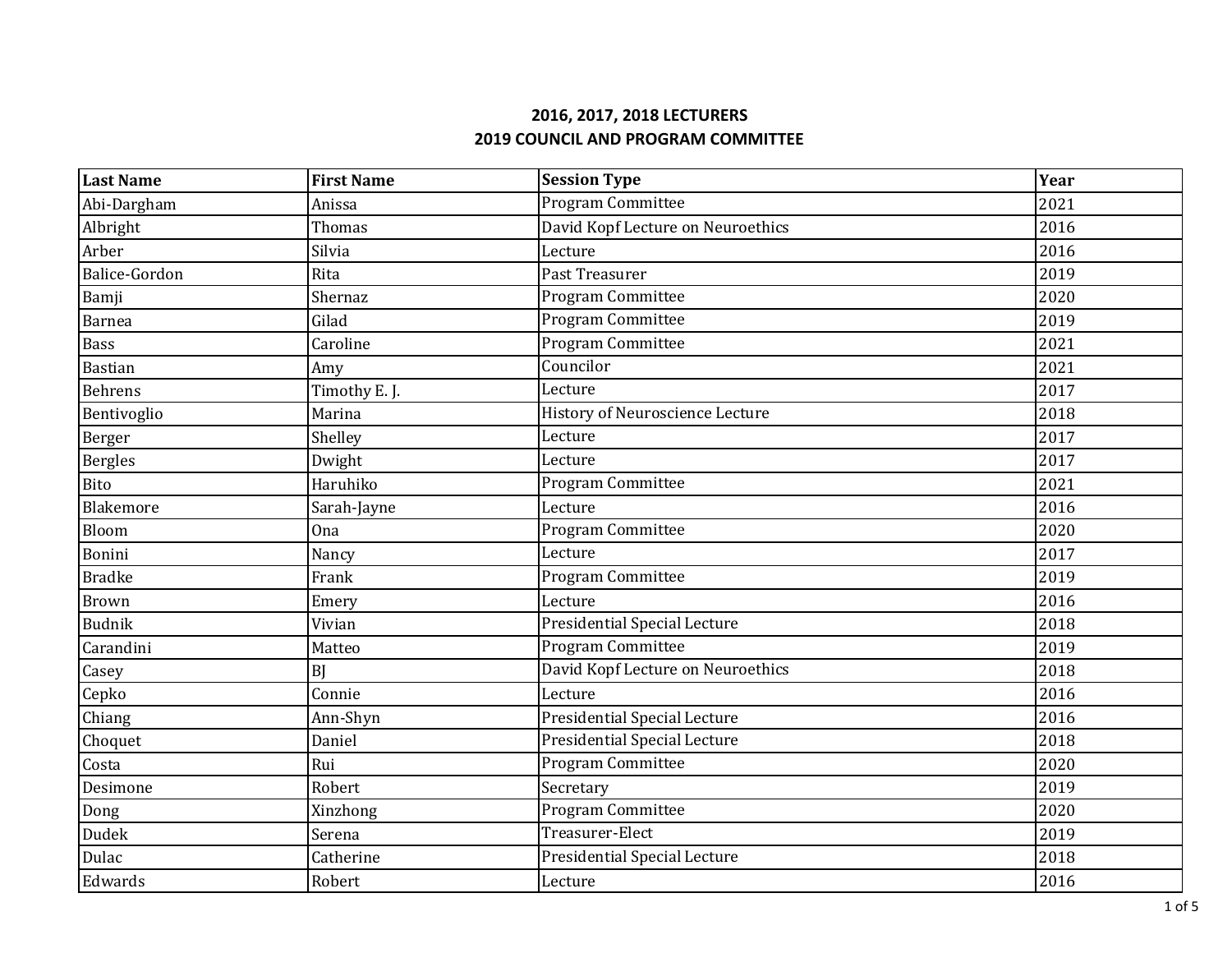| Eroglu     | Cagla        | Program Committee                   | 2021 |
|------------|--------------|-------------------------------------|------|
| Everitt    | <b>Barry</b> | President-Elect                     | 2021 |
| Fair       | Damien       | Program Committee                   | 2021 |
| Feldman    | Jack         | Lecture                             | 2016 |
| Fetz       | Eberhard(Eb) | <b>Special Lecture</b>              | 2018 |
| Flagel     | Shelly       | Program Committee                   | 2021 |
| Freiwald   | Winrich      | Program Committee                   | 2020 |
| Gan        | Li           | Program Committee                   | 2021 |
| Giordano   | Magda        | Councilor                           | 2020 |
| Gitler     | Aaron        | Program Committee                   | 2019 |
| Gittis     | Aryn         | Program Committee                   | 2021 |
| Goda       | Yukiko       | Program Committee                   | 2019 |
| Gordon     | Jeffrey      | <b>Presidential Special Lecture</b> | 2017 |
| Gotoh      | Yukiko       | Lecture                             | 2016 |
| Götz       | Magdalena    | Lecture                             | 2017 |
| Goulding   | Martyn       | Lecture                             | 2016 |
| Graybiel   | Ann          | Peter and Patricia Gruber Lecture   | 2018 |
| Haber      | Suzanne      | Program Committee                   | 2019 |
| Handelsman | Jo           | David Kopf Lecture on Neuroethics   | 2017 |
| Hart       | Anne         | Program Committee                   | 2021 |
| Hassabis   | Demis        | Lecture                             | 2017 |
| He         | Zhigang      | <b>Special Lecture</b>              | 2018 |
| Hikosaka   | Okihide      | Peter and Patricia Gruber Lecture   | 2018 |
| Hobert     | Oliver       | Special Lecture                     | 2018 |
| Hoekstra   | Hopi         | Special Lecture                     | 2018 |
| Huang      | Z. Josh      | Program Committee                   | 2021 |
| Huganir    | Rick         | Past President                      | 2019 |
| Hurd       | Yasmin       | Lecture                             | 2016 |
| Hyman      | Steven       | <b>Presidential Special Lecture</b> | 2017 |
| Isa        | Tadashi      | Program Committee                   | 2019 |
| Janak      | Patricia     | Program Committee Chair             | 2020 |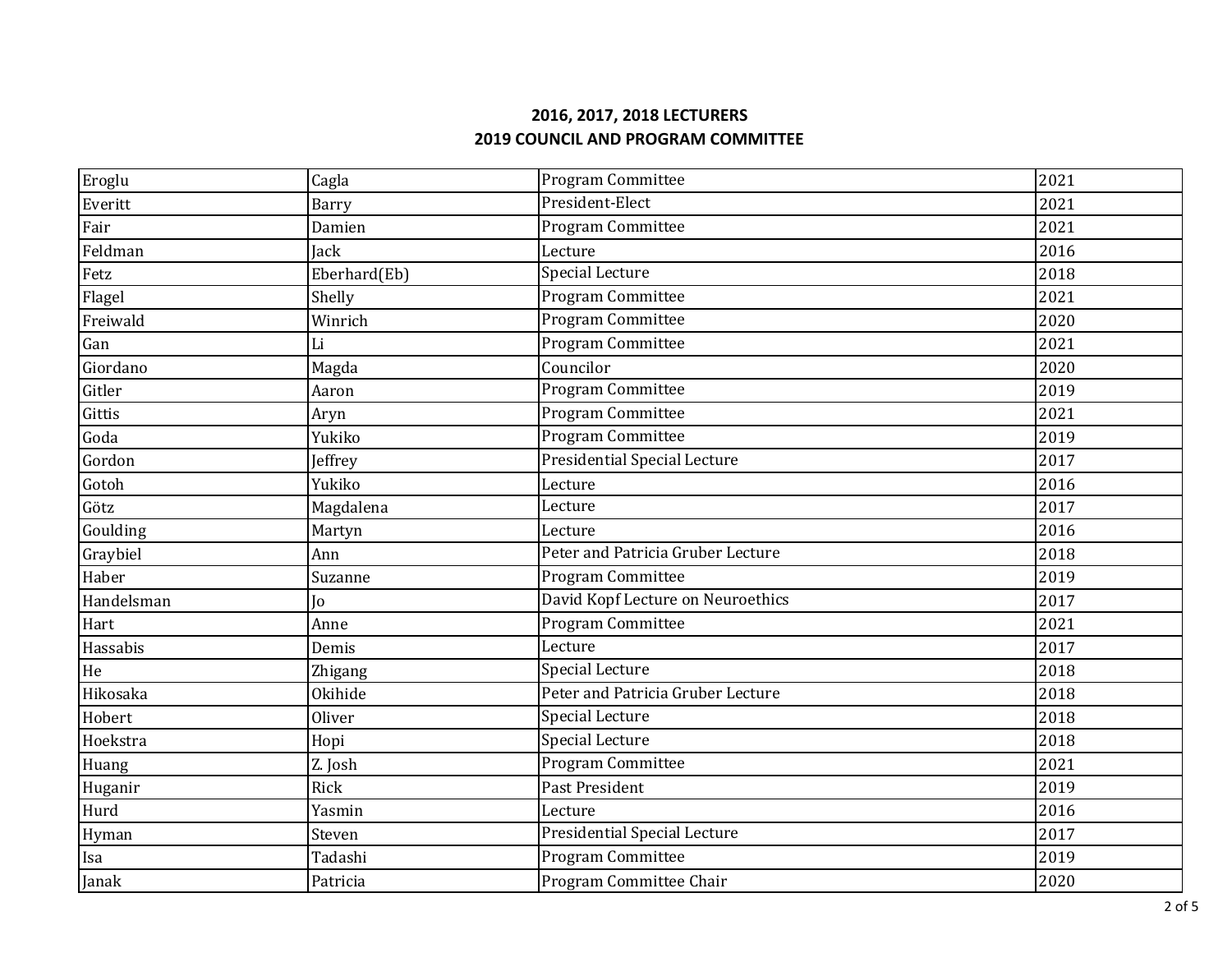| Jarvis              | Erich          | <b>Presidential Special Lecture</b>        | 2017 |
|---------------------|----------------|--------------------------------------------|------|
| Jensen              | Frances        | Presidential Special Lecture               | 2016 |
| Johansen            | Joshua         | Program Committee                          | 2021 |
| Josselyn            | Sheena         | Program Committee                          | 2021 |
| Joyner              | Alexandra      | Program Committee                          | 2019 |
| Julius              | David          | Albert and Ellen Grass Lecture             | 2016 |
| Kasai               | Haruo          | Lecture                                    | 2016 |
| Kastner             | Sabine         | <b>Special Lecture</b>                     | 2018 |
| Katz                | Paul           | Program Committee                          | 2019 |
| Kauer               | Julie          | Councilor                                  | 2022 |
| Kaun                | Karla          | Program Committee                          | 2021 |
| Kiehn               | <b>Ole</b>     | Lecture                                    | 2017 |
| Kiorpes             | Lynne          | Presidential Special Lecture               | 2016 |
| Komiyama            | Takaki         | Program Committee                          | 2020 |
| Lippincott-Schwartz | Jennifer       | <b>Special Lecture</b>                     | 2018 |
| Lipscombe           | Diane          | President                                  | 2020 |
| Looger              | Loren          | Lecture                                    | 2017 |
| Luo                 | Liqun          | Lecture                                    | 2017 |
| Luo                 | Minmin         | Special Lecture                            | 2018 |
| Mainen              | Zachary (Zach) | Special Lecture                            | 2018 |
| Mandel              | Gail           | Councilor                                  | 2021 |
| Maricq              | Andres         | Program Committee                          | 2019 |
| Masliah             | Eliezer        | Lecture                                    | 2016 |
| Maunsell            | John           | Treasurer                                  | 2019 |
| Maynard             | Ken            | Councilor                                  | 2020 |
| McKee               | Ann            | Program Committee                          | 2020 |
| Metheny             | Pat            | Dialogues Between Neuroscience and Society | 2018 |
| Monteggia           | Lisa           | Councilor                                  | 2019 |
| Mooney              | Richard        | Lecture                                    | 2016 |
| Moore               | Tirin          | Lecture                                    | 2017 |
| Morales             | Marisela       | Special Lecture                            | 2018 |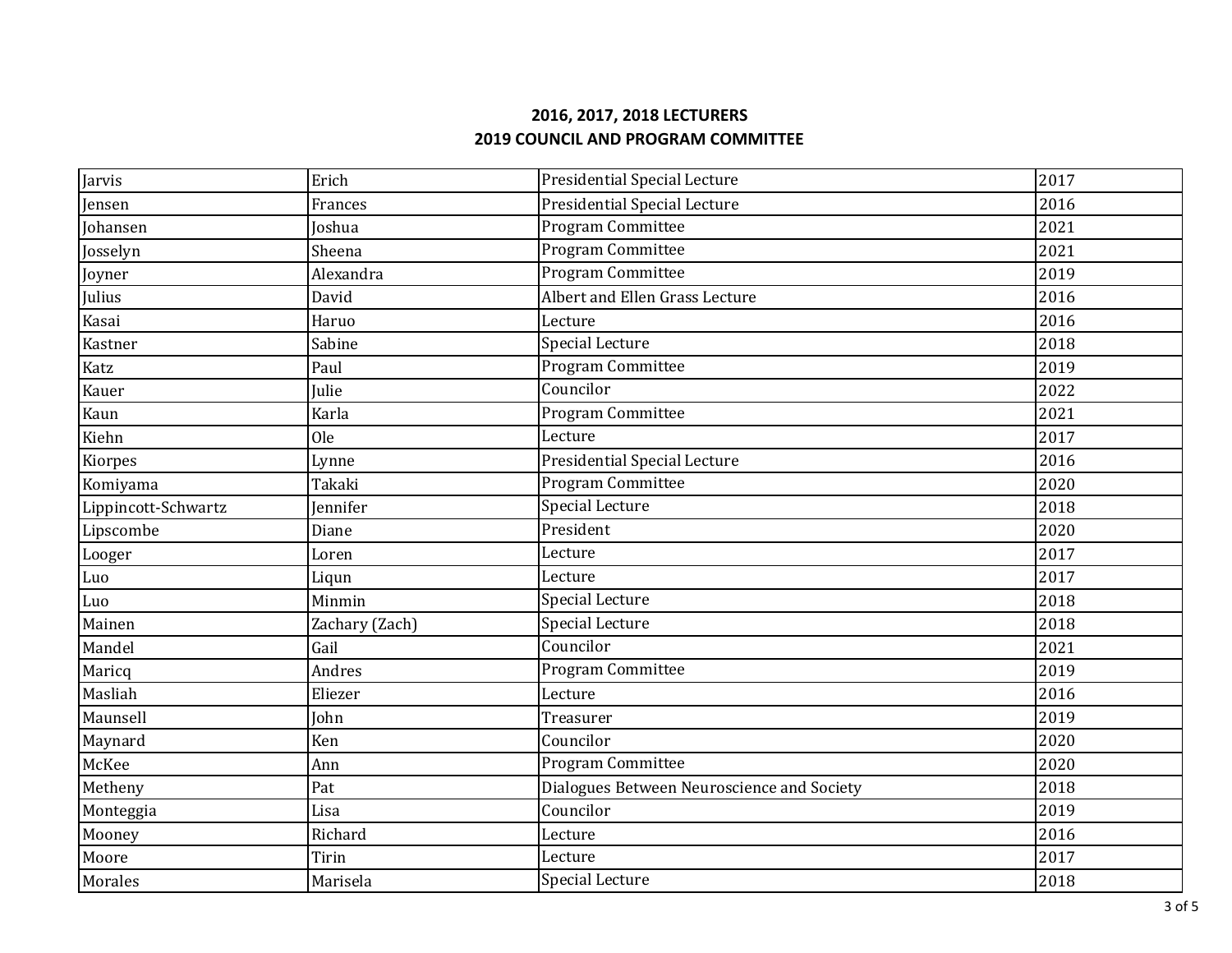| Moron-Concepcion | Jose         | Program Committee                          | 2021 |
|------------------|--------------|--------------------------------------------|------|
| Morrison         | John         | Secretary-Elect                            | 2019 |
| Mueller          | Martin       | Program Committee                          | 2020 |
| Mukherjee        | Siddhartha   | Dialogues Between Neuroscience and Society | 2017 |
| Murthy           | Mala         | <b>Special Lecture</b>                     | 2018 |
| Neher            | Erwin        | Fred Kavli History of Neuroscience Lecture | 2016 |
| Niv              | Yael         | Lecture                                    | 2017 |
| Paninski         | Liam         | <b>Special Lecture</b>                     | 2018 |
| Paz              | Rony         | <b>Program Committee</b>                   | 2019 |
| Petit            | Christine    | Special Lecture                            | 2018 |
| Phillips         | Paul         | Program Committee                          | 2019 |
| Poo              | Mu-ming      | Peter and Patricia Gruber Lecture          | 2016 |
| Puzzo            | Daniela      | Program Committee                          | 2021 |
| Qiu              | Zilong       | Program Committee                          | 2021 |
| Rakic            | Pasko        | History of Neuroscience Lecture            | 2017 |
| Ramirez          | Julio        | Councilor                                  | 2019 |
| Reagan           | Lawrence     | Program Committee                          | 2019 |
| Roitman          | Mitchell     | Program Committee                          | 2021 |
| Roth             | <b>Bryan</b> | Presidential Special Lecture               | 2018 |
| Roy              | Subhojit     | Program Committee                          | 2020 |
| Sanes            | Joshua       | Peter and Patricia Gruber Lecture          | 2017 |
| Sara             | Susan        | Program Committee                          | 2020 |
| Saxena           | Shekhar      | Dialogues Between Neuroscience and Society | 2016 |
| Scanziani        | Massimo      | Lecture                                    | 2016 |
| Schiller         | Daniela      | Program Committee                          | 2020 |
| Schultz          | Wolfram      | Peter and Patricia Gruber Lecture          | 2018 |
| Schuman          | Erin         | Councilor                                  | 2019 |
| Schwartz         | Andrew       | Program Committee                          | 2020 |
| Scott            | Kristin      | Lecture                                    | 2017 |
| Shah             | Nirao        | Program Committee                          | 2019 |
| Shapiro          | Matthew      | Program Committee                          | 2020 |